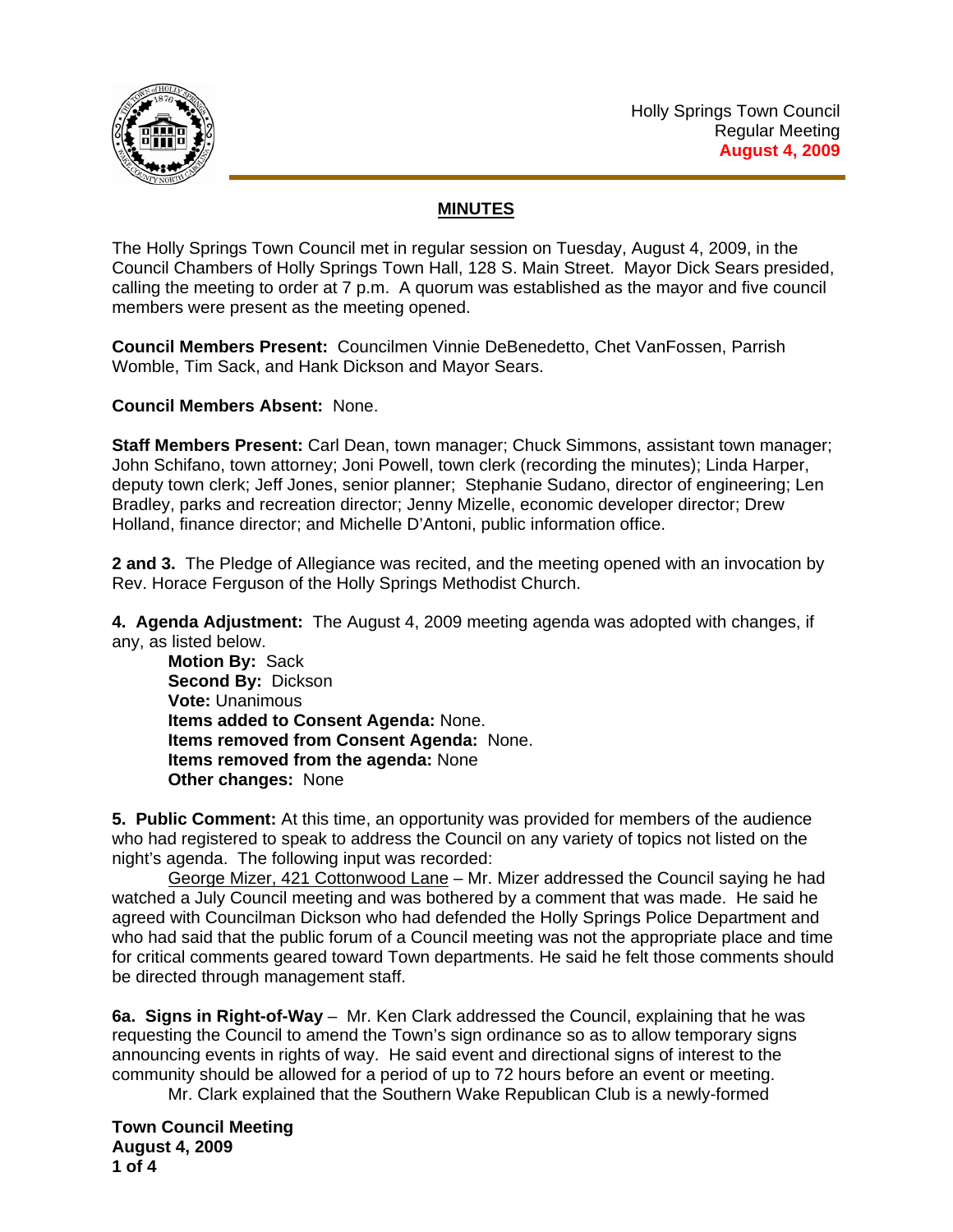organization that started in March 2009. It currently has more than 75 members, about half of whom are Holly Springs town residents. The Club meets the fourth Thursday of each month at the Needmore Ruritan Club building located just outside the town limits on Bass Lake Road.

 Mr. Clark said the Club would like to erect signs in Holly Springs to inform club members and area residents of the upcoming meetings. He said the Club is looking to place a limited number of signs (less than six) in town rights-of-way starting on the Tuesday prior to the meeting, and the signs would be removed following the Thursday night meeting so that they can be used the next month.

 He said the signs are 18x24 inches in size. They contain specific information about the time and location of the Club meeting.

He said that he is requesting that these signs be allowed under a revised ordinance that would allow temporary signage on a non-permanent, temporary basis for a period of up to 72 hours.

Councilman DeBenedetto said, for disclosure purposes, that he is a member of the Southern Wake Republican Club.

Councilman Sack said he was not comfortable changing the ordinance since local groups like the Chamber seem to work within the town's ordinances.

Councilman Dickson agreed. He suggested the Council take no action in order to make no changes to the sign ordinance.

**Action:** The Council took no action.

**7. Consent Agenda:** The Council approved all items on the Consent Agenda following a motion by Councilman Sack, a second by Councilman Womble and a unanimous vote. The following actions were affected:

7a. Methodist Church Parking Lot Project - The Council approved a project budget and a budget amendment in the amount of \$12,810 for the Methodist Church downtown parking lot project and entered into a utility pole relocation agreement with Progress Energy. *A copy of the budget amendment and Progress Energy utility pole relocation agreement are incorporated into these minutes as addendum pages.* 

7b. Bass Lake Road Sidewalk Project - The Council approved updates to the Bass Lake Road sidewalk project budget in the amount of \$5,750.

 7c. Utley Creek Water Reclamation Facility Change Order #7 – The Council approved construction contract change order #7 for the Utley Creek Water Reclamation Facility project in the amount of \$39,760.40. *A copy of change order #7 is incorporated into these minutes as addendum pages.*

7d. S. Main Street/Delmate Way/New Hill Road/Irving Parkway Intersection Improvements - The Council entered a professional services agreement with Martin/Alexiou/Bryson, PLLC in an amount not to exceed \$7,000 to provide traffic and design services for intersection improvements. *A copy of* Martin/Alexiou/Bryson, PLLC *contract is incorporated into these minutes as addendum pages.*

 7e. Main Street Enhancement Project Budget – The Council approved updates to the Main Street Enhancement project budget and adopted the associated budget amendment in the amount of \$280,525.*A copy of the budget amendment is incorporated into these minutes as an addendum page.*

 7f. NCDOT Mowing Contract – The Council extended a mowing of right of way agreement with NCDOT for the 2009 mowing season. *A copy of the NCDOT contract is incorporated into these minutes as addendum pages.*

**8a. Resolution 09-27: Condemnation of Property** – Mr. Schifano said that Town staff has been successful with negotiating easements with most of the 47 properties affected by the installation of the 8-foot sidewalk along Bass Lake Road; however, dedication or voluntary

**Town Council Meeting August 4, 2009 2 of 4**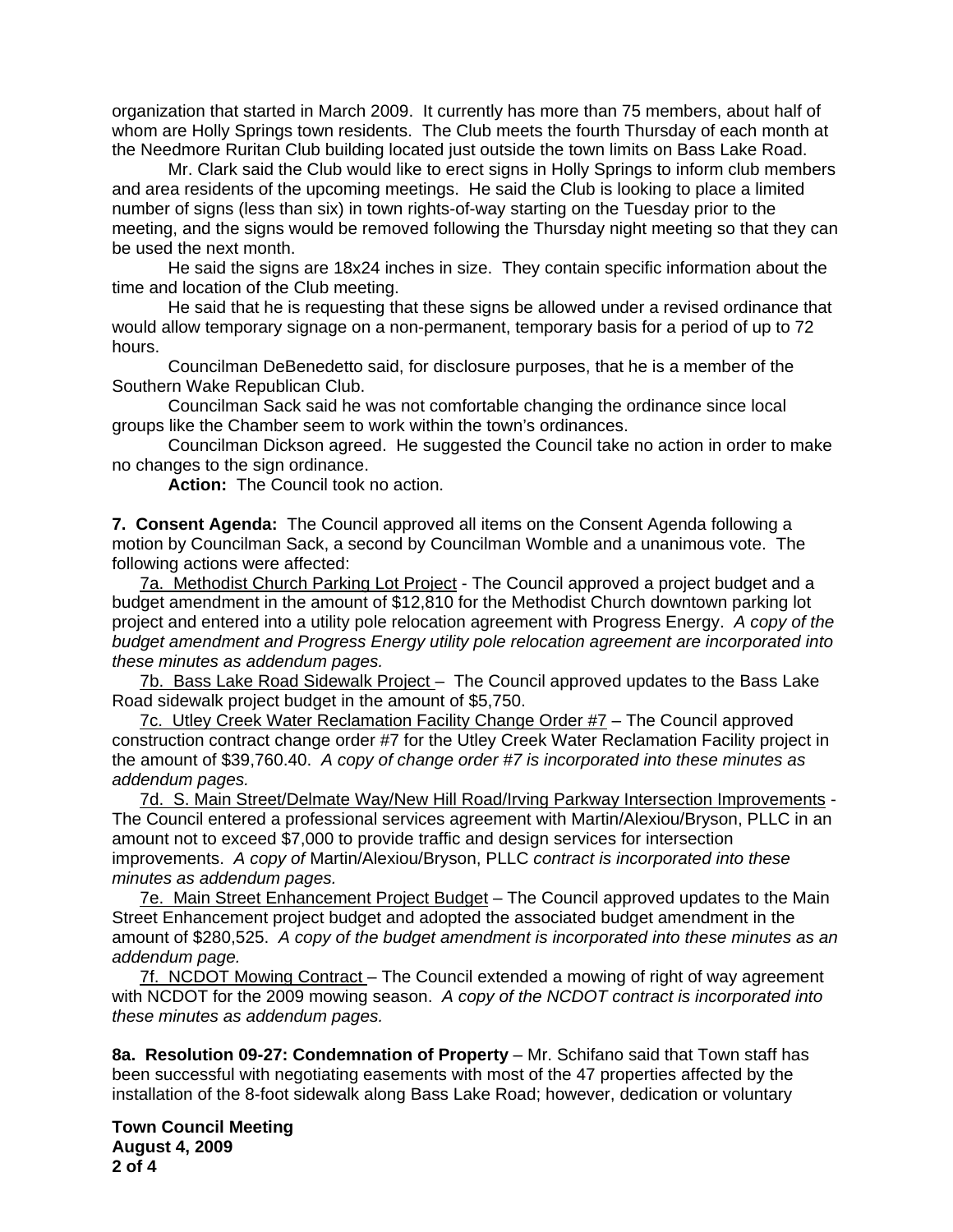purchases have not been forthcoming with seven of the property owners, each of whom reside in the Mills Lake subdivision, located outside of the corporate limits of town.

 It is the opinion of the town attorney that litigation will be necessary to resolve these disputes, and the resolution would be the first step in the process of acquiring the legal interest in land in favor of the town to allow installation of the pedestrian sidewalk.

 Councilman DeBenedetto asked if the Town had any estimates as to the cost of the condemnation.

 Mr. Schifano estimated about \$14,000 in additional costs over the property owners' dedicating the easement.

 Councilman VanFossen suggested that if Bass Lake Road is to be widened in the future, then perhaps the Town should consider the opposite side of the road for this portion of sidewalk or obtaining the ultimate right of way now rather than later.

**Action:** The Council approved a motion to adopt Resolution 09-27, a condemnation resolution pursuant to Chapter 40A of the North Carolina General Statutes, to begin the process of acquiring certain property for installation of pedestrian sidewalk along Bass Lake Road.

## **Motion By:** Womble

## **Second By:** DeBenedetto

**Vote:** The motion carried following a 4-1 vote. Councilmen DeBenedetto, Womble, Sack and Dickson voted for the motion. Councilman VanFossen voted against..

 *A copy of Resolution 09-27 is incorporated into these minutes as addendum pages.*

**8b. Decorative Business Park Street Signs –** Ms. Mizelle said that at the June 2 Town Council meeting, the Town Council endorsed a plan for improvements to the Holly Springs Business Park. One of the items that was included in the report was the upgrading of the business park street signs. Since this project is easy to do and would have immediate positive visual improvement to the park, staff has been moving forward with the design of these signs.

 She said the idea of the replacement of the street signs was presented to tenants of the business park at a July 8 meeting in which they all were very favorable about the project. In addition, the Town has found out that Novartis is planning its ribbon-cutting for its facilities that will include Novartis leaders from Germany, U.S. government representatives, N.C. representatives, and other leaders on Nov. 24. With this in mind, easy to find and follow street signage will be imperative for so many out-of-towners that will be visiting the Holly Springs Business Park that week, Ms. Mizelle said.

 She added that staff prepared a comprehensive list of both the street name signs and traffic control signs that currently exist in the business park. A detailed pole specification was drawn up for square poles with a bracket for the street name blades and traffic control signs. The Department of Planning & Zoning sent a request for quotes (RFQ) to six different sign pole manufacturers: Brandon Industries, Broach Signs, Forsite, GraphiCal Creations, Rodney's Sign Co., and The Sign Shop.

The RFQ includes a Base Bid and Alternate A.

 The Base Bid covers all of the existing poles with street name blades and stop signs as well as the poles with street name blades and stop signs along Green Oaks Parkway.

 Alternate A covers all traffic control signs that currently exist in the business park (i.e. stop ahead, speed limit, etc.)

 Two companies returned quotes by the deadline: GraphiCal Creations (\$13,820) and The Sign Shop (\$80,869.80). A third quote was received at 3:46 pm from Rodney's Sign Co. (\$21,253.93).

 In discussion, Council members said that there is such a disparity among the bid results, the Town should bid again because obviously there was a misunderstanding among those responding.

**Action:** The Council approved a motion to defer action until the next Council meeting

**Town Council Meeting August 4, 2009 3 of 4**